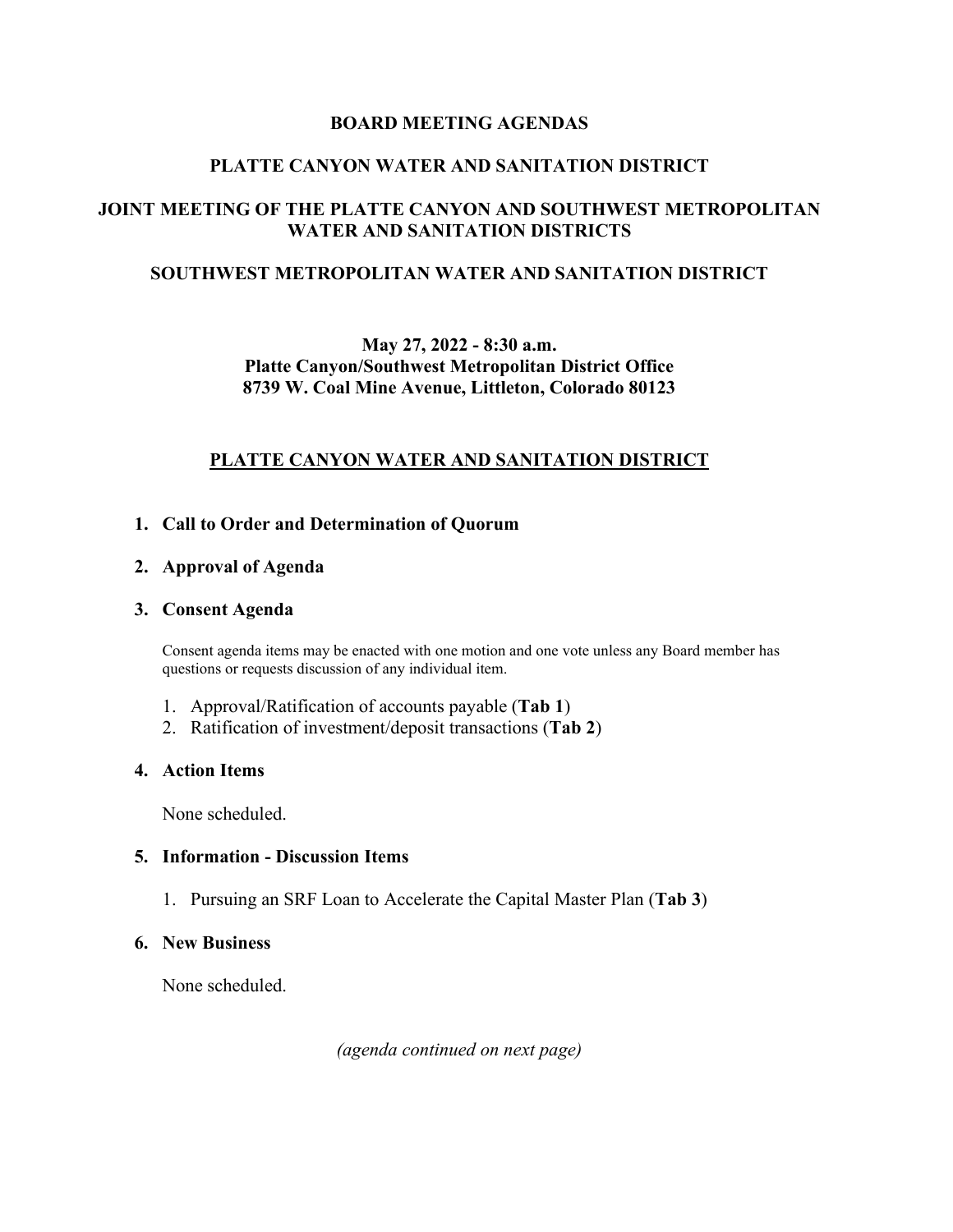## **PLATTE CANYON WATER AND SANITATION DISTRICT SUBDISTRICT NO. 1**

### **1. Call to Order and Determination of Quorum**

### **2. Approval of Agenda**

#### **3. Consent Agenda**

Consent agenda items may be enacted with one motion and one vote unless any Board member has questions or requests discussion of any individual item.

1. Approval of Minutes for the November 19, 2021 Meeting (**Tab 4**)

#### **4. Action Items**

None scheduled.

#### **5. Information - Discussion Items**

None scheduled.

### **6. New Business**

None scheduled.

*(agenda continued on next page)*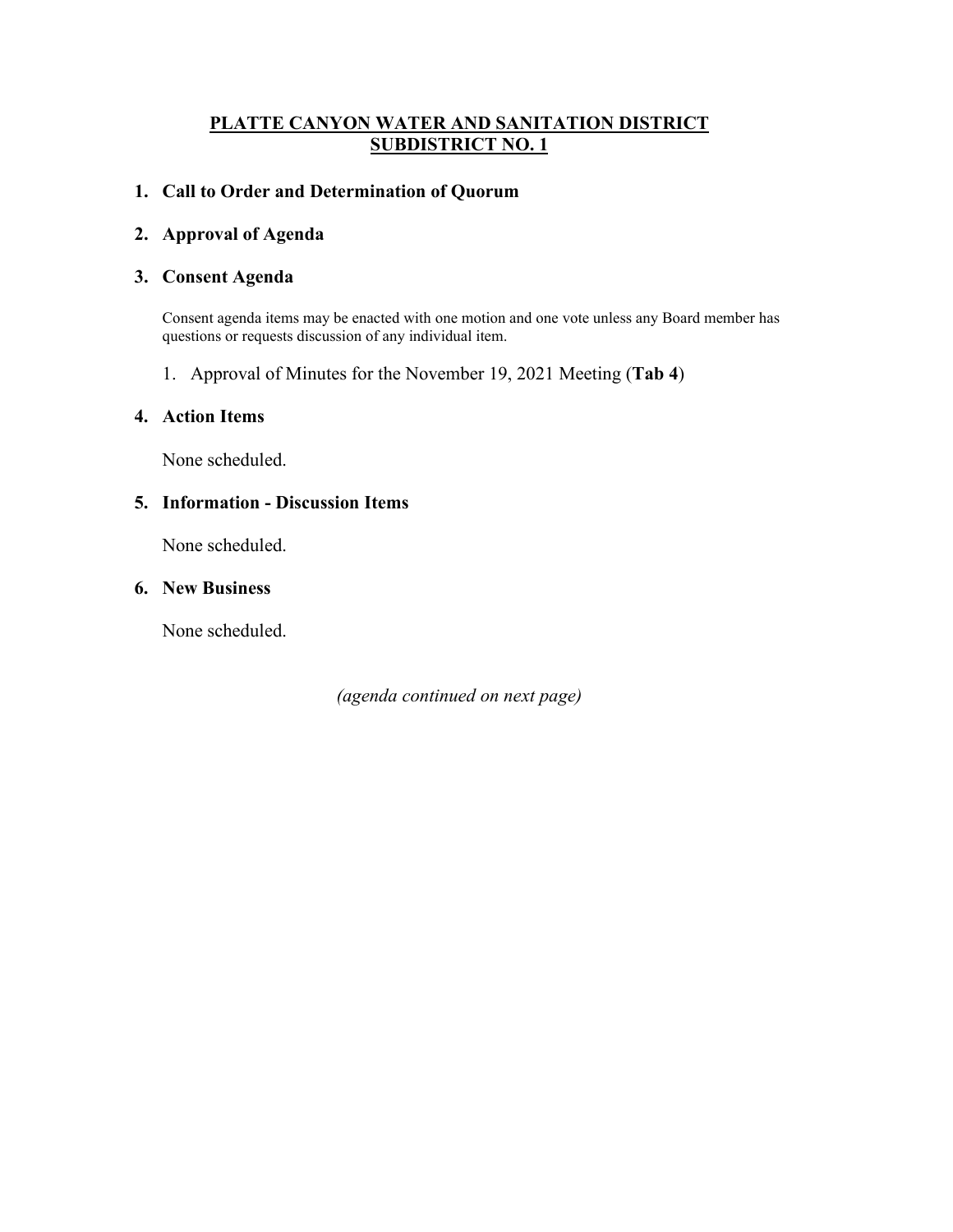## **PLATTE CANYON WATER AND SANITATION DISTRICT SUBDISTRICT NO. 2**

### **1. Call to Order and Determination of Quorum**

### **2. Approval of Agenda**

### **3. Consent Agenda**

Consent agenda items may be enacted with one motion and one vote unless any Board member has questions or requests discussion of any individual item.

2. Approval of Minutes for the November 19, 2021 Meeting (**Tab 5**)

### **4. Action Items**

None scheduled.

### **5. Information - Discussion Items**

None scheduled.

### **6. New Business**

None scheduled.

**Next Subdistrict Meeting: November 18, 2022**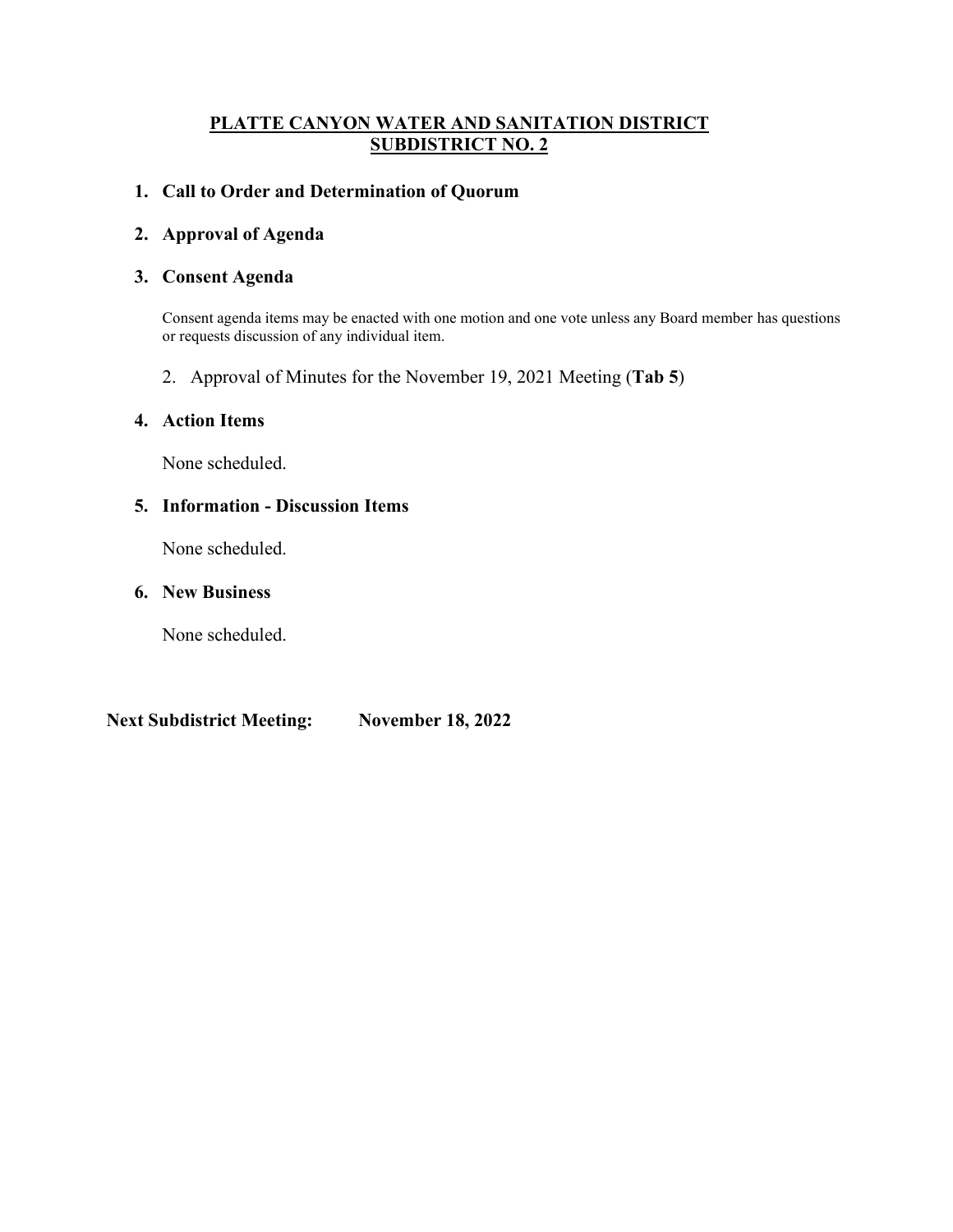# **JOINT MEETING OF THE PLATTE CANYON & SOUTHWEST METROPOLITAN WATER & SANITATION DISTRICTS**

# **1. Call to Order and Determination of Quorum**

# **2. Approval of Agenda**

# **3. Consent Agenda**

1. Approval of Minutes for the April 22, 2022 Joint Regular Meeting **(Tab 6**)

# **4. Action Items**

None scheduled.

# **5. Information - Discussion Items**

- 1. Platte Canyon financial statements (**Tab 7**)
- 2. Southwest Metropolitan financial statements (**Tab 8**)
- 3. Platte Canyon investment/deposit report (**Tab 9**)
- 4. Southwest Metropolitan investment/deposit report (**Tab 10**)
- 5. Manager's report (**Tab 11**)
- 6. Operations report (**Tab 12**)
- 7. Construction projects report (**Tab 13**)

*(agenda continued on next page)*